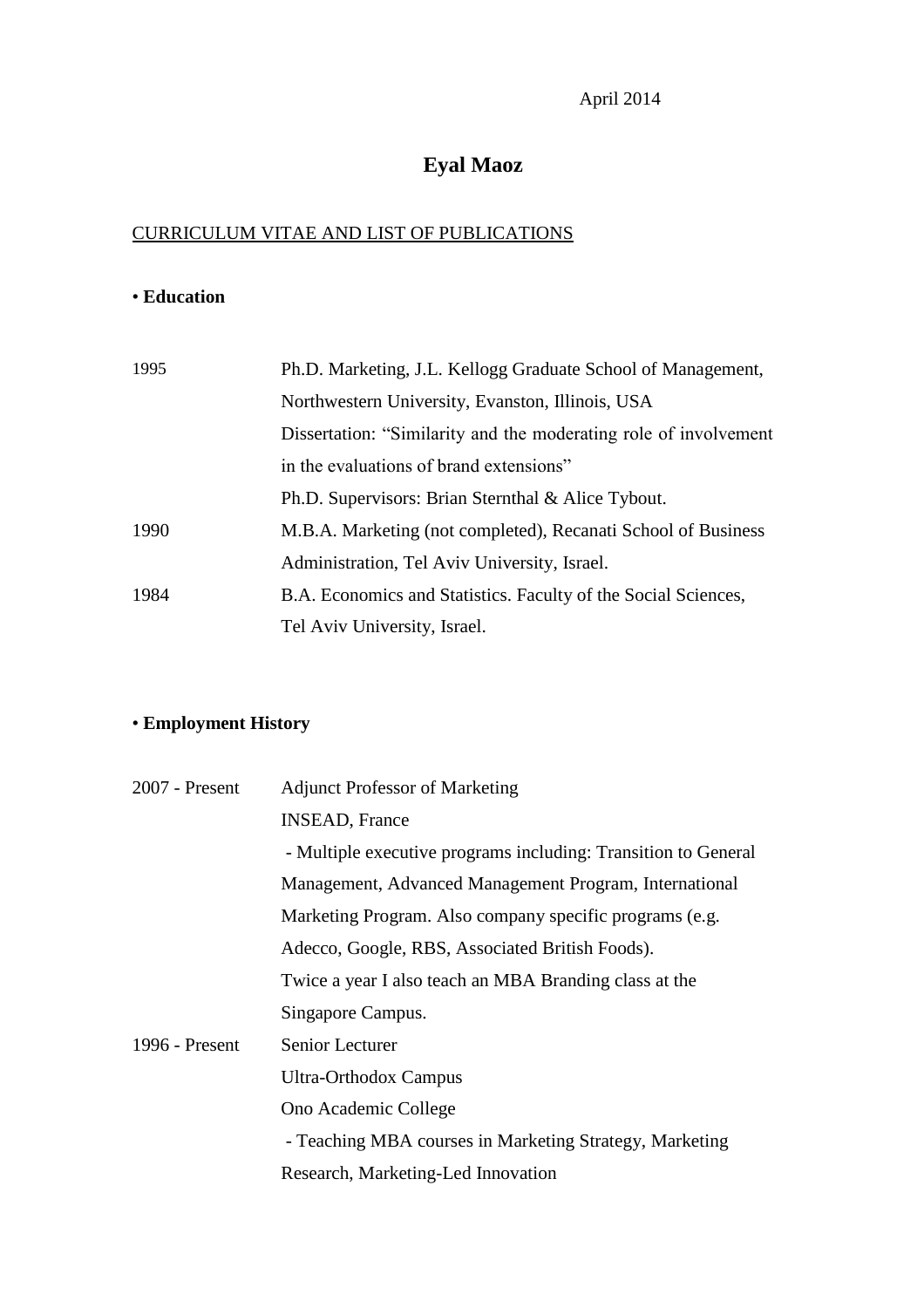| 1995 - Present | Visiting Professor of Marketing                           |
|----------------|-----------------------------------------------------------|
|                | Kellogg School of Management                              |
|                | Northwestern University, USA                              |
|                | - Teaching MBA courses in Marketing Strategy, Marketing   |
|                | Research, Marketing-Led Innovation                        |
| 1995-2004      | Lecturer                                                  |
|                | Hebrew University of Jerusalem                            |
|                | - Teaching Marketing Strategy in the Marketing Department |

#### • **Professional Activities**

#### (a) Professional academic functions

| $2004$ - Present | Academic Head, Ultra-Orthodox Campus, Ono Academic             |  |  |
|------------------|----------------------------------------------------------------|--|--|
|                  | College                                                        |  |  |
| 2004-2010        | Head of MBA Program, Ono Academic College with total           |  |  |
|                  | responsibility for curriculum, faculty and students' affairs.  |  |  |
| 1997-2004        | Head of Marketing Dept., Ono Academic College overseeing       |  |  |
|                  | marketing and advertising courses at both the BA and MBA level |  |  |
| 1995-2004        | Academic Director of the Executive MBA Program, Hebrew         |  |  |
|                  | University                                                     |  |  |

#### (b) Significant professional consulting

Consulting and executive training with numerous companies in Israel, France, Holland, Singapore and USA, mainly in the areas of new product development. Examples from the last 4-5 years include Google, Adecco, RBS, IBM, HP, Verint, Bank Leumi, ONVZ, Marvel, Insight, Bank of Israel, Indigo, Mellanox, Amdocs, Pitango, and Syfan.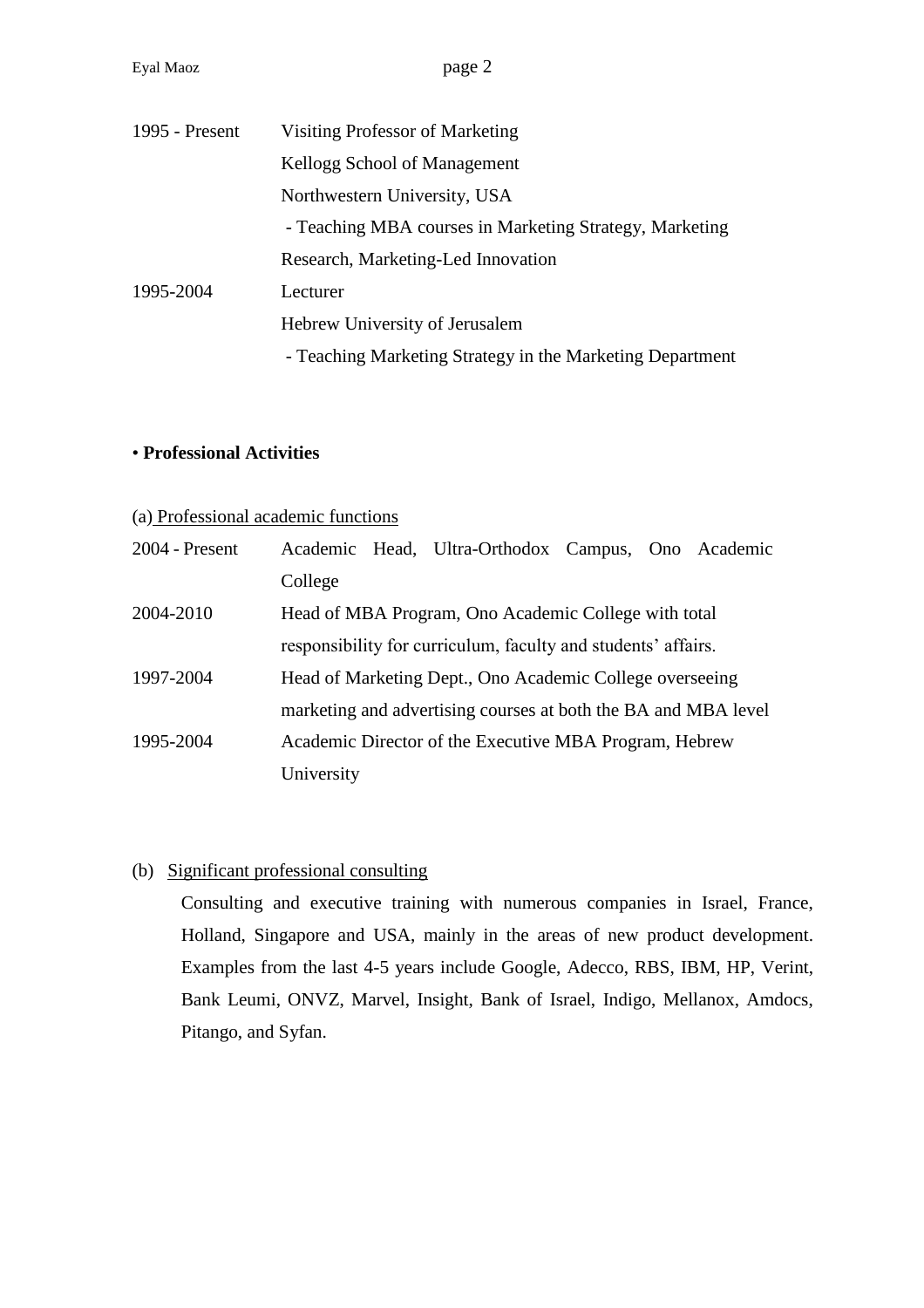### • **Educational activities**

(a) Courses taught

Graduate Courses Marketing Management and Strategy Marketing Research New Product Development

Undergraduate Courses Marketing Research

#### • **Awards, Citations, Honors, Fellowships**

| (a) Honors, Citation Awards |                                                                            |  |
|-----------------------------|----------------------------------------------------------------------------|--|
| 2010-2011,                  | Teacher of the Year                                                        |  |
| 2008-2009,                  | Ono Academic College                                                       |  |
| 2007-2008,                  |                                                                            |  |
| 2004-2005,                  |                                                                            |  |
| 1999-2000                   |                                                                            |  |
| 2013, 2008-                 | Dean's Letter of Teaching Excellence                                       |  |
| 2011, 1995-                 | Northwestern University                                                    |  |
| 2006                        |                                                                            |  |
| 2005-2007                   | Nominated for Teacher of the Year, Northwestern University                 |  |
| 2006-2009                   | Elected Professor of the Year by the Graduating Class of the International |  |
|                             | MBA Program, Neynrode University, The Netherlands                          |  |
| 1995-2004                   | The Rector's List for Teaching Excellence, Hebrew University               |  |
| 1998-1999                   | Dean's List for Teaching Excellence, Tel Aviv University                   |  |
| 1994                        | Doctoral Teaching Award, Northwestern University                           |  |
| 1993                        | University Delegate to the 23rd Annual Albert Haring Symposium,            |  |
|                             | Northwestern University                                                    |  |
| 1990-1994                   | University Fellowship, Northwestern University                             |  |
| 1990                        | The Richard (Dick) Segal Memorial Award, Tel Aviv University               |  |
|                             |                                                                            |  |